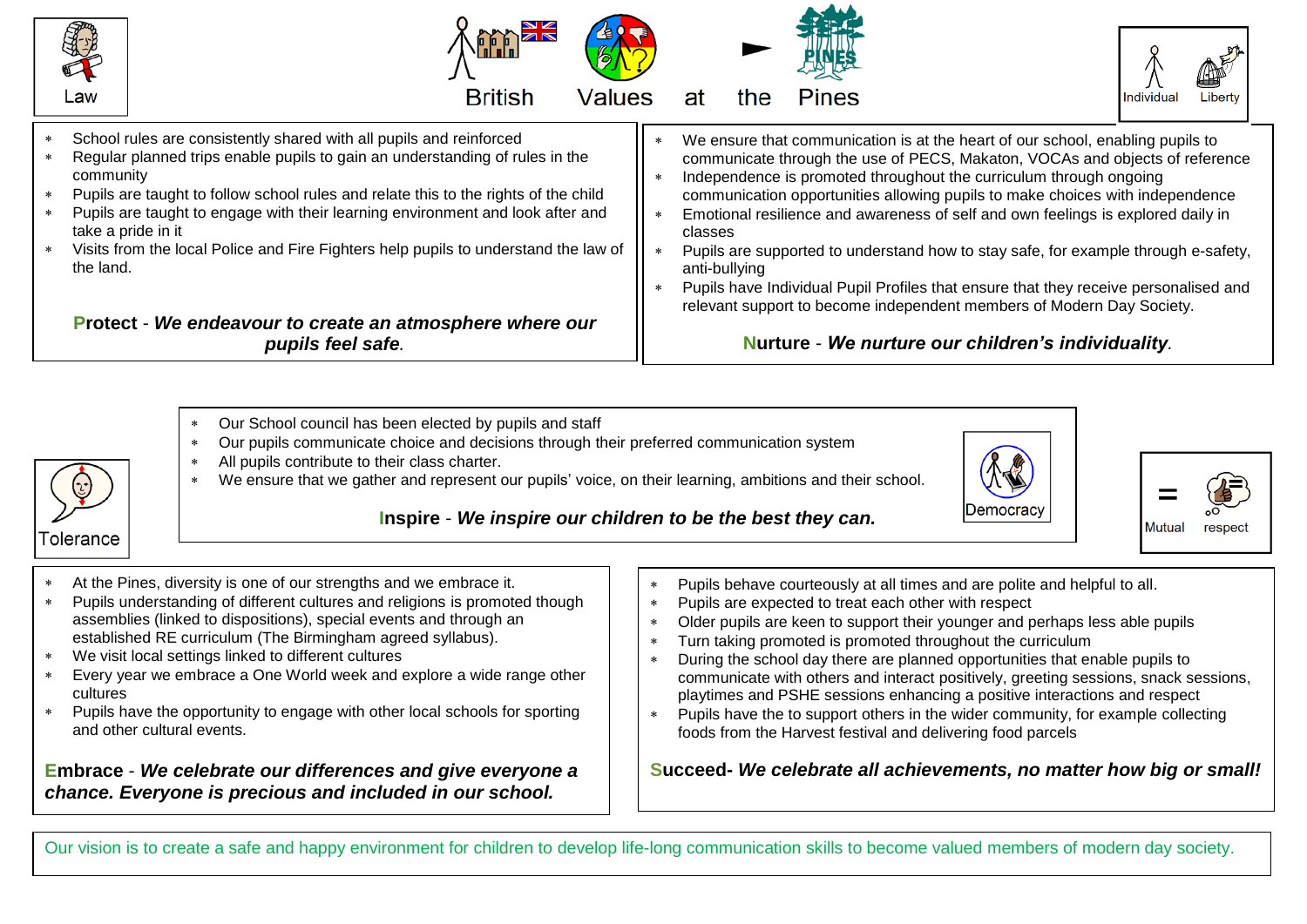## **SMSC AND BRITISH VALUES AT THE PINES SCHOOL**

**As a Rights Respecting school we have placed the UN conventions on the Rights of the Child at the heart of our school's practice to improve our pupils well-being and to help them realise their full potential. We promote SMSC across our curriculum by:**

| <b>Subject</b>     | <b>Spiritual development</b>                                                                                                                                                         | <b>Moral Development</b>                                                                                                                                                                                                         | <b>Social development</b>                                                                                                                         | <b>Cultural development</b>                                                                               |
|--------------------|--------------------------------------------------------------------------------------------------------------------------------------------------------------------------------------|----------------------------------------------------------------------------------------------------------------------------------------------------------------------------------------------------------------------------------|---------------------------------------------------------------------------------------------------------------------------------------------------|-----------------------------------------------------------------------------------------------------------|
| English            | Responding to a poem, story<br>or text<br>Completing diaries and records<br>of achievement                                                                                           | Exploring consequences or<br>$\bullet$<br>right and wrong through story<br>and personal experiences<br>Considering different<br>perspectives                                                                                     | Participating in Attention<br>$\bullet$<br>Autism sessions                                                                                        | Stories from different cultures<br>$\bullet$<br>and personal experiences                                  |
| Drama              | Allowing self-expression and<br>the chance to experience how<br>someone else would act or feel                                                                                       | Expressing what it feels like to<br>$\bullet$<br>be wronged and how we can<br>make it better                                                                                                                                     | Exploring similarities and<br>differences and how respect<br>for other can be expressed<br>Participation in drama<br>workshops with other schools | Taking roles from other<br>backgrounds                                                                    |
| <b>Mathematics</b> | Making connections between<br>mathematical skills and real life<br>Collecting and sorting and<br>$\bullet$<br>symmetry in both the man-<br>made and natural world                    | Engaging in unequal shares of<br>resources                                                                                                                                                                                       | Sharing of resources,<br>$\bullet$<br>negotiating of responses and<br>problem solving                                                             | Using counting songs from<br>other cultures<br>Roman numerals<br>$\bullet$                                |
| Science            | Opportunities to ask questions<br>about how living things<br>contribute to their environment<br>Discussing questions about the<br>size of the universe and how it<br>might be formed | Opportunities to consider the<br>wonder of the natural world<br>and inventions<br>Discussing environmental<br>issues that cause harm to the<br>environment and people<br>Understand the concept of a<br>$\bullet$<br>'fair test' | Participating in caring for the<br>$\bullet$<br>School allotment                                                                                  | Scientific discoveries from<br>around the world.                                                          |
| History            | Looking at local history and its<br>impact<br>Discussing how we mark<br>$\bullet$<br>important events and people.                                                                    | Exploring the results of rights<br>and wrong behaviour in the<br>past                                                                                                                                                            | Looking at social structure in<br>$\bullet$<br>the past<br>Visiting the local remembrance<br>memorial                                             | Exploring Birmingham's history<br>$\bullet$<br>Educational visits to local<br>$\bullet$<br>heritage sites |
| Geography          | Comparing their lives with<br>pupils living in other countries                                                                                                                       | Considering how to change our<br>$\bullet$<br>surroundings to make it better                                                                                                                                                     | Considering how to care for the<br>$\bullet$<br>environment and the benefits<br>for everyone                                                      | Exploring the pupils cultures                                                                             |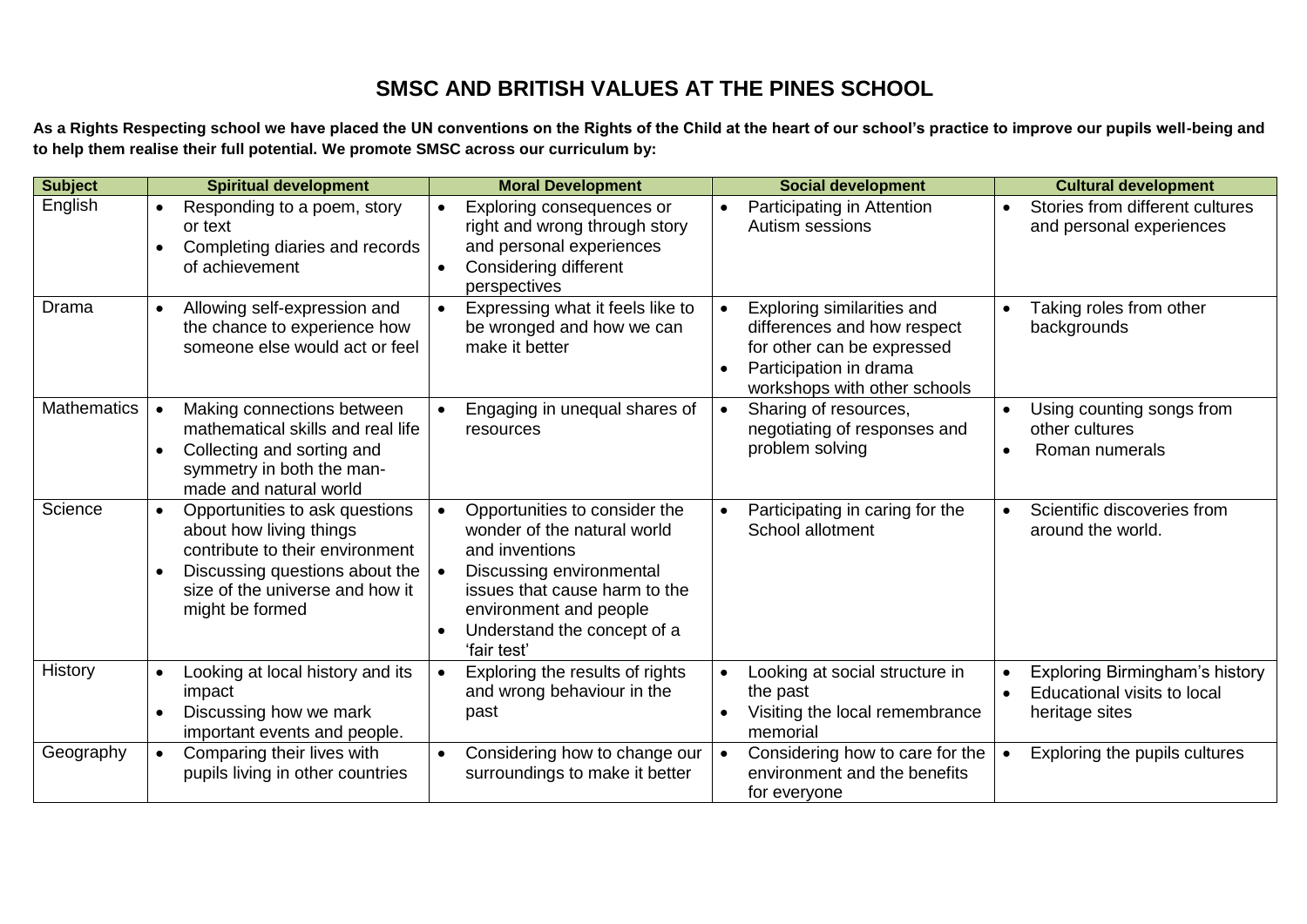| <b>Subject</b>       | <b>Spiritual development</b>                                                                                                                                                                                                                                          | <b>Moral Development</b>                                                                                                                                                                                            | <b>Social development</b>                                                                                                                                    | <b>Cultural development</b>                                                                                                                                                                                                 |
|----------------------|-----------------------------------------------------------------------------------------------------------------------------------------------------------------------------------------------------------------------------------------------------------------------|---------------------------------------------------------------------------------------------------------------------------------------------------------------------------------------------------------------------|--------------------------------------------------------------------------------------------------------------------------------------------------------------|-----------------------------------------------------------------------------------------------------------------------------------------------------------------------------------------------------------------------------|
| R.E                  | Exploring wonder and joy<br>through learning about stories,<br>celebrations, rituals and<br>different expressions of world<br>views<br>Exploring spiritual practices<br>$\bullet$<br>such as worship and prayer                                                       | <b>Exploring religious</b><br>$\bullet$<br>perspectives and responses                                                                                                                                               | Exploring respect for<br>difference, respect,<br>responsibility and friendship                                                                               | Exploring similarities between<br>faiths and cultures<br>Engaging with text, artefacts<br>$\bullet$<br>and other sources from<br>different cultures and religious<br>backgrounds                                            |
| <b>PSHE</b>          | Developing an awareness of<br>$\bullet$<br>others' needs and wants<br>Exploring and developing<br>$\bullet$<br>meditation and the impact it<br>has on their own life                                                                                                  | Exploring right and wrong and<br>$\bullet$<br>how to make sure everyone<br>thrives - friendship week                                                                                                                | Opportunities for pupils to<br>$\bullet$<br>exercise leadership and<br>responsibility through Pines<br>Parliament and lunchtime<br>leaders                   | Understanding the economic<br>differences between them and<br>others                                                                                                                                                        |
| Art and<br>design    | Exploring different artist'<br>$\bullet$<br>interpretations of a key figure<br>or event<br>Promoting reviewing and<br>evaluating art                                                                                                                                  | Exploring how emotions and<br>$\bullet$<br>inner feelings are expressed<br>through painting, sculpture and<br>architecture<br>Responses to and use of visual<br>$\bullet$<br>images to evoke a range of<br>emotions | Sharing or resources<br>Exploring art as a powerful tool<br>e.g advertising                                                                                  | Experiencing a wide range of<br>$\bullet$<br>creative media from around the<br>world<br>Participating in a range of<br>$\bullet$<br>cultural opportunities - theatre<br>trips, art galleries                                |
| <b>Music</b>         | Allowing pupils to show their<br>$\bullet$<br>delight and curiosity in creating<br>their own sounds<br>Making links between their<br>learning in other subjects -<br>music being played in the<br>background<br>Considering how music makes<br>$\bullet$<br>them feel | Exploring how music can<br>$\bullet$<br>convey human emotions                                                                                                                                                       | Exploring how we need to work<br>together to create a piece of<br>music<br>Appreciating how music is used<br>in different ways                               | Encouraging pupils to listen<br>and respond to music from<br>around the world.<br>Giving pupils the opportunity to<br>perform for their parents and<br>the school<br>Cultural trips to listen to live<br>$\bullet$<br>music |
| Design<br>Technology | Enjoying and celebrating<br>$\bullet$<br>personal creativity<br>Reviewing and evaluating<br>created things                                                                                                                                                            | Raising questions about the<br>$\bullet$<br>effect of technological change<br>on the world around them                                                                                                              | Making contribution to the local<br>society through art work and<br>food technology                                                                          | Considering cultural influences<br>$\bullet$<br>on design<br>Exploring food from different<br>$\bullet$<br>cultures                                                                                                         |
| Computing            | Understanding the advantages<br>$\bullet$<br>and limitation of ICT<br>Using the internet as a gateway<br>$\bullet$<br>for big life issues                                                                                                                             | Exploring the moral issues<br>$\bullet$<br>surrounding the use of data<br>Considering the benefits and<br>$\bullet$<br>potential dangers of the<br>internet                                                         | Highlighting ways to stay safe<br>when using on line services<br>and social media<br>Discussing the impact of<br>computing on the ways people<br>communicate | Exploring human achievements<br>$\bullet$<br>and creativity in relation to<br>worldwide communications                                                                                                                      |